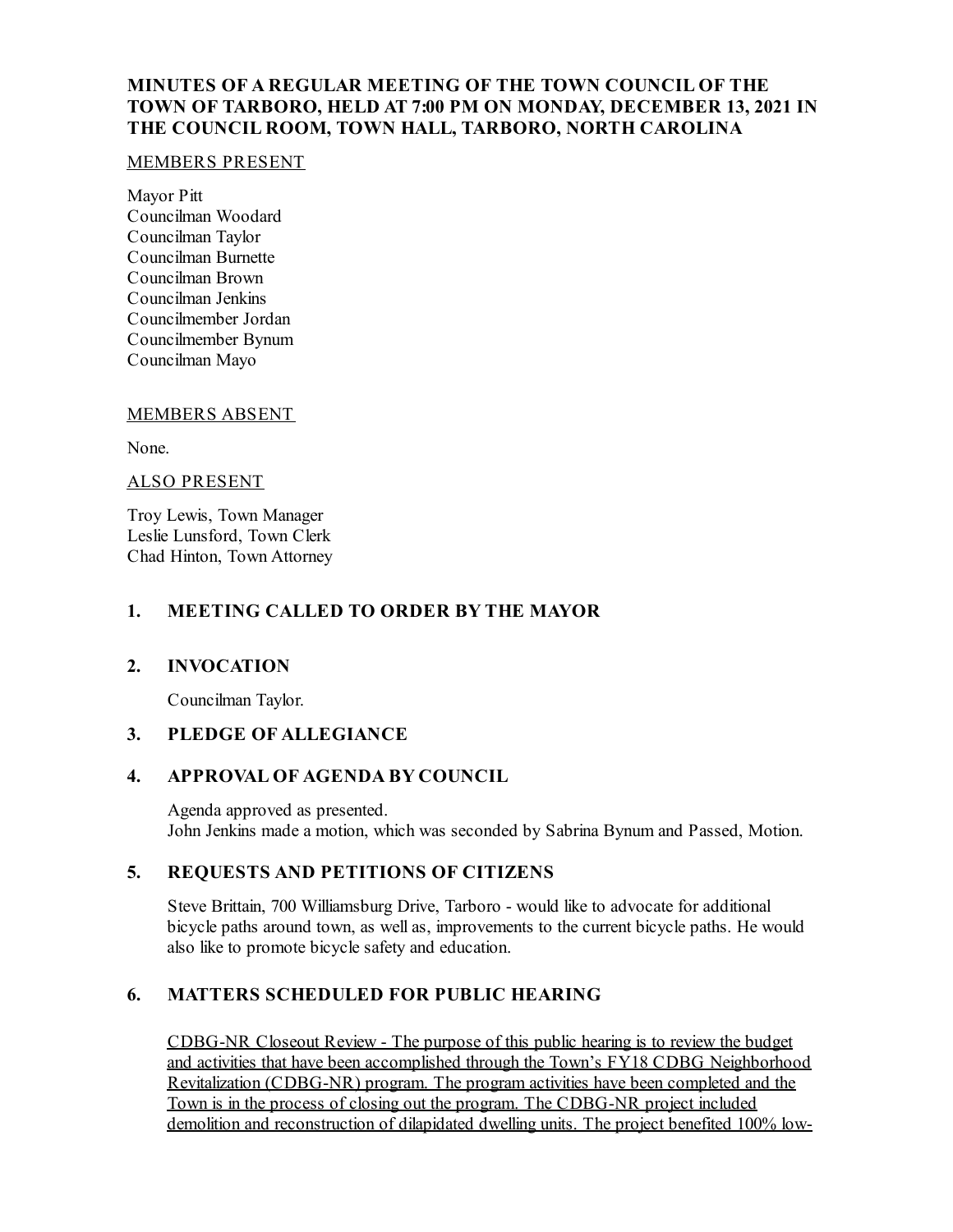income households.

CDBG-NR Closeout Review. The Mayor declared the public hearing open. Chris Hilbert reviewed the project. No one spoke in favor of or against. The Mayor declared the public hearing closed. No action necessary.

# **7. TOWN MANAGERS RECOMMENDATIONS**

## **Consent Items**

Consent Items approved as presented. Leo Taylor made a motion, which was seconded by Steve Burnette and Passed, Motion.

- (1) Approve minutes of the November 8, 2021 regular meeting
- (2) Tax Collector's Report

#### **Action Items**

#### **(3) Annexation - Starbucks Development**

Counciladopted the resolution Fixing the Date of Public Hearing on the Question of Annexation.

Leo Taylor made a motion, which was seconded by Deborah Jordan and Passed, Motion.

#### **(4) Amend Contract - Auditing Services**

Councilapproved the amended audit contract with Flowers & Stanley, LLP. Deborah Jordan made a motion, which was seconded by Sabrina Bynum and Passed, Motion.

#### **(5) Preliminary Report - Public Surveillance System**

Police Chief, Jesse Webb presented a preliminary plan for a potential phased implementation of a Town-wide Public Surveillance System. No action necessary.

## **(6) Appointment for December- Parking Authority**

No action taken at this time.

## **8. OTHER REPORTS**

#### A. Town Manager

Town Manager, Troy Lewis acknowledged the Tarboro High School Vikings for winning the 1A State Championship. He also recognized Brian Mustard for his upcoming retirement.

#### B. Town Attorney

Town Attorney, Chad Hinton, wished everyone a Merry Christmas.

C. Council Members